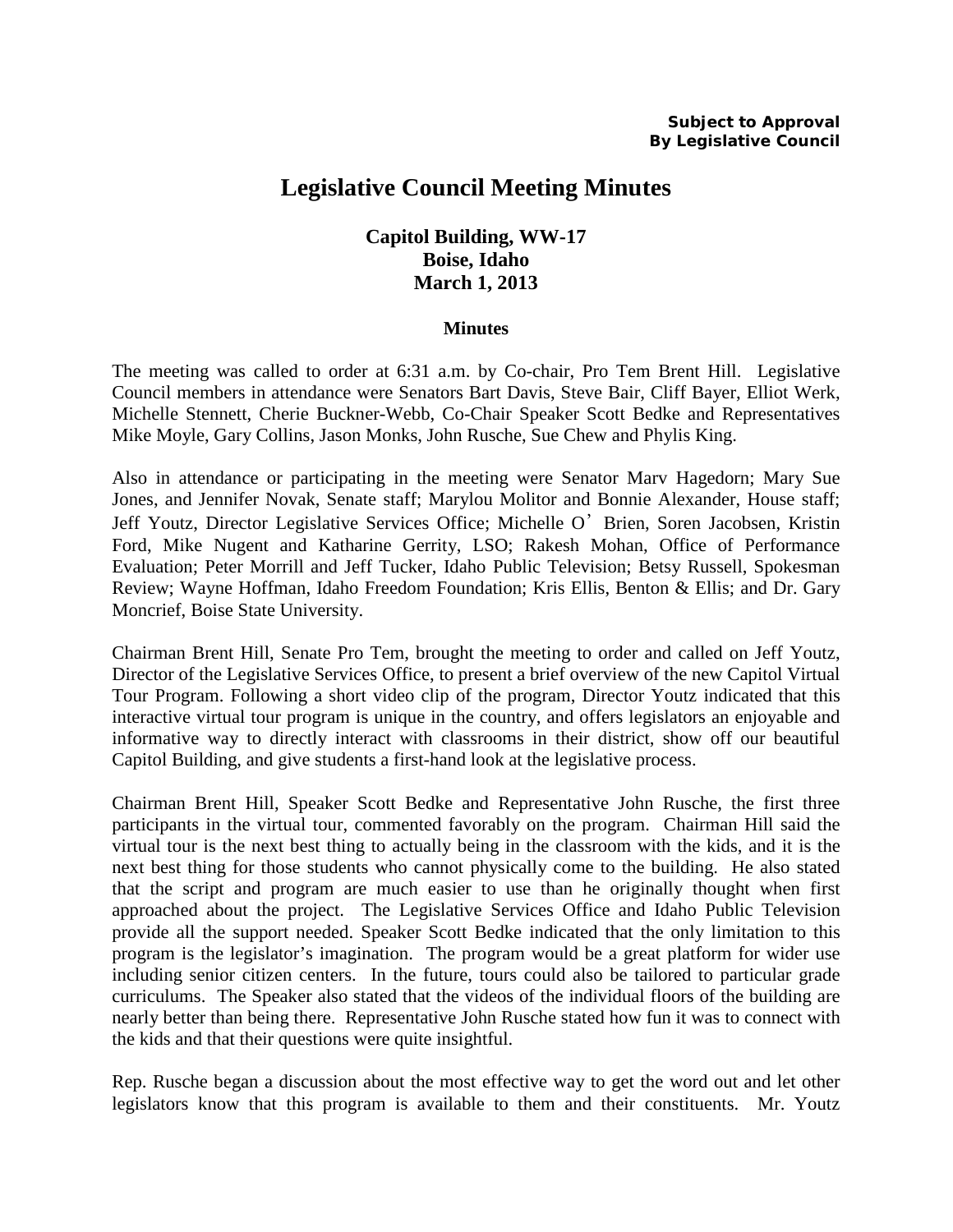indicated that LSO will be sending out an email to all legislators and to all schools connected to the Idaho Education Network to begin scheduling tours. Chairman Hill also indicated this could be discussed in the caucus meetings, and they could play the short promotional video clip as well.

### **Confirmation of JLOC Co-chairs**

Rakesh Mohan, Director, Office of Performance Evaluations, took the podium to seek confirmation of the co-chairs for the Joint Legislative Oversight Committee or JLOC, who have been previously nominated by Pro Tem Hill and Speaker Bedke. The nominees are Senator Dean Mortimer and Representative Shirley Ringo. Senator Steve Bair moved that Senator Mortimer and Representative Ringo be appointed as co-chairs for JLOC. This motion was seconded by Representative Rusche and passed on a unanimous voice vote.

### **Archiving Video/Audio of Floor and Committee Action**

Director Youtz provided the Council an overview of the issues related to archiving video and audio recordings (*archived proceedings*) of House and Senate floor and committee proceedings. He provided a brief description of some of the expressed pros and cons of archiving proceedings from previous Legislative Council meetings, and the current policies and practices covered under the existing Memorandum of Understanding between the legislature and IPTV.

He reported that the original intent of archiving proceedings was to provide for greater public access, awareness, and understanding. He then indicated the Council needed to determine whether to permanently archive this coverage. Director Youtz reported that the Council was previously concerned that the judiciary may mistake legislative history as legislative intent, and be construed as the House and Senate journals. Finally, he reported that the Council also considered copyright issues and the potential for political or commercial abuse.

Kristin Ford, Legislative Research Librarian, reported the results of her research regarding other states' archiving of video and audio coverage, including identification of those states that archive video coverage. She explained that there are only two states in the ten-state western region that do not archive legislative floor proceedings: Idaho and New Mexico. She reported to the Council that (i) Utah and Nevada have archived since the 1950s and 1960s, respectively; (ii) Montana, Oregon, Wyoming, Utah, and Washington provide archived floor proceedings on their websites; and (iii) thirty-three (33) states archive video of their floor debates and twenty-seven (27) states archive committee proceedings. She also reported that several states promulgate enabling authority differently, some by legislative rule and others by statute. Ms. Ford indicated that courts pay some deference to legislative guidance provided through rule or statute in the judicial use of archived proceedings and in interpreting legislative intent.

The Chair then recognized Senator Bart Davis to present legislative alternatives. Senator Davis provided additional historical context. Senator Davis recommended deliberate legislative language so as to minimize misuse of archived proceedings. He reviewed with the Council Article III, § 13 of the Idaho Constitution regarding the journal of each House. He expressed his strong desire that archived proceedings should not be construed as legislative journals, in whole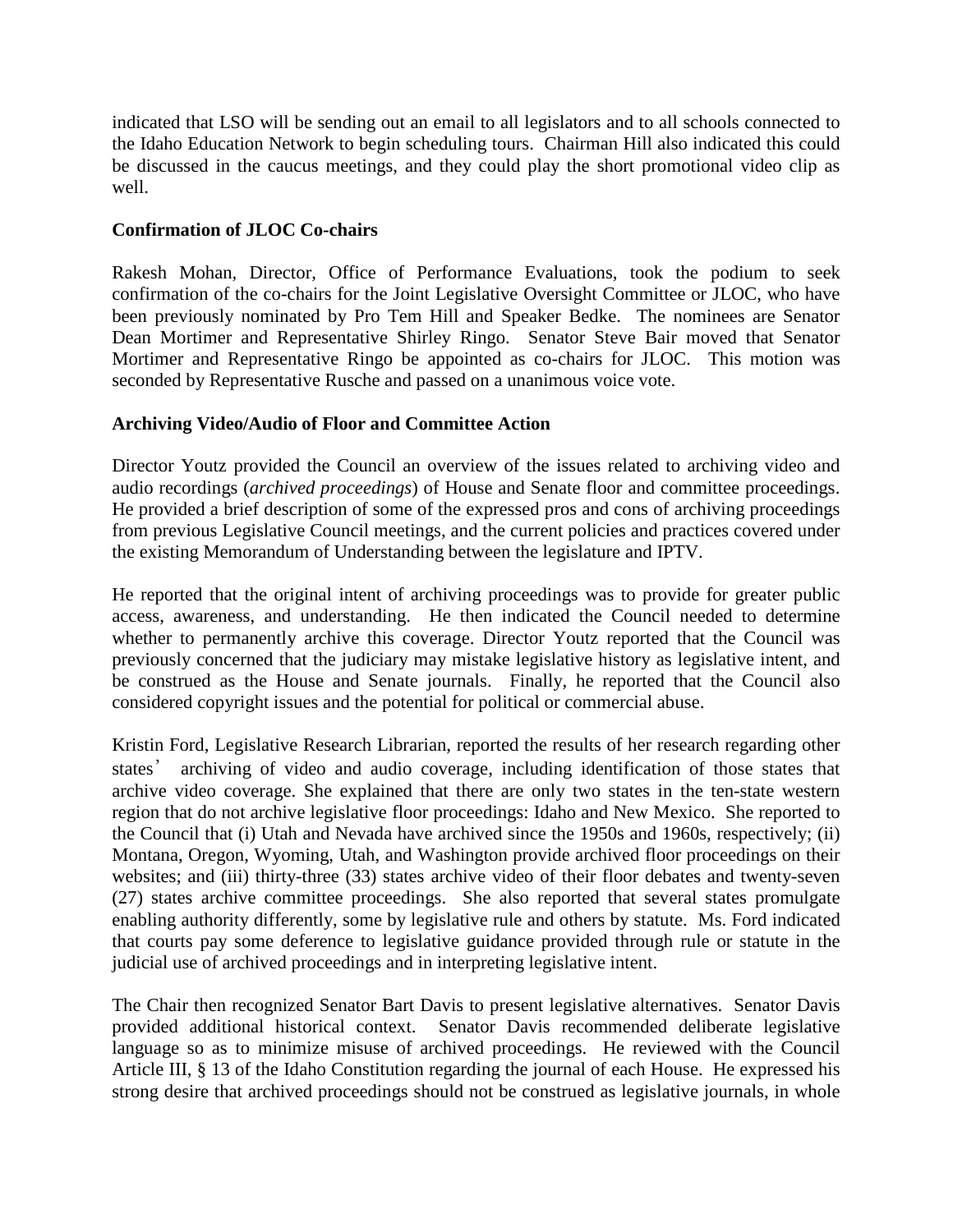or in part. Further, he expressed concern that litigants may attempt to use archived proceedings to impeach the integrity of the Senate and House journals. Further, he reported concern about protecting the anonymity of division votes in the committee of the whole.

Senator Davis reported that there is case law, including from other jurisdictions, which protect official legislative journals from being undermined by archived sources. He reminded the Council that these contemplated archived proceedings will show a portion of the legislative history, but may frequently fail to disclose legislative intent.

Also, Senator Davis explained that judicial probing of contemplated legislative intent has increased. He reported that the statement of purpose, required by Joint Rule 18, is not intended to express legislative intent; however, it is being used as such. He expressed his concern that archived proceedings may be similarly used. As a result, Senator Davis recommended that the Council ratify the President Pro Tem and Speaker's interim decision to temporarily archive legislative proceedings for the 2013 legislative session until the spring Council meeting. He further recommended that the legislature consider legislation to ensure appropriate use of these archived proceedings.

Senator Davis distributed four (4) possible draft legislative solutions for the Council to review. He recommended that legislature engage in an appropriate way prior to adjournment *Sine Die.* He provided the following concepts to the Council for their input and consideration:

- 1) Rewrite of Joint Rule 18 This draft rule included two suggested additions: (i) the statement of purpose may not reflect legislative intent; and (ii) the right to revise the statement of purpose exists.
- 2) Proposed new Joint Rule 21 This draft rule allowed the recording and archiving of legislative proceedings. Also, the proposed rule grants, by formal action, the right of either house the right suspend the rule. Finally, the proposed rule stated such archived proceedings do not constitute the journal of the Senate or the House.
- 3) Modifications to I.C. § 73-113 This draft statutory change provided: (i) codification of current judicial statutory construction; and (ii) relevant factors in statutory interpretation by the judiciary.
- 4) Modifications to I.C. § 9-352 This draft statutory changed provided a copyright method of archived proceedings.

Senator Davis then stood for questions from the Council. Speaker Bedke inquired if a proposed new Rule 21 pertained to committees and committee chairs that do not wish to stream their committee hearings at times. Senator Davis replied that granting committee chairman and the committee such latitude would require modifications to the proposed language. Senator Davis reported that in the Senate, such chairman's prerogative currently exists. Speaker Bedke indicated language modification might be required to address this issue.

Also, Senator Davis mentioned a clerical change to the word usage of "may" on line 16 would require modification.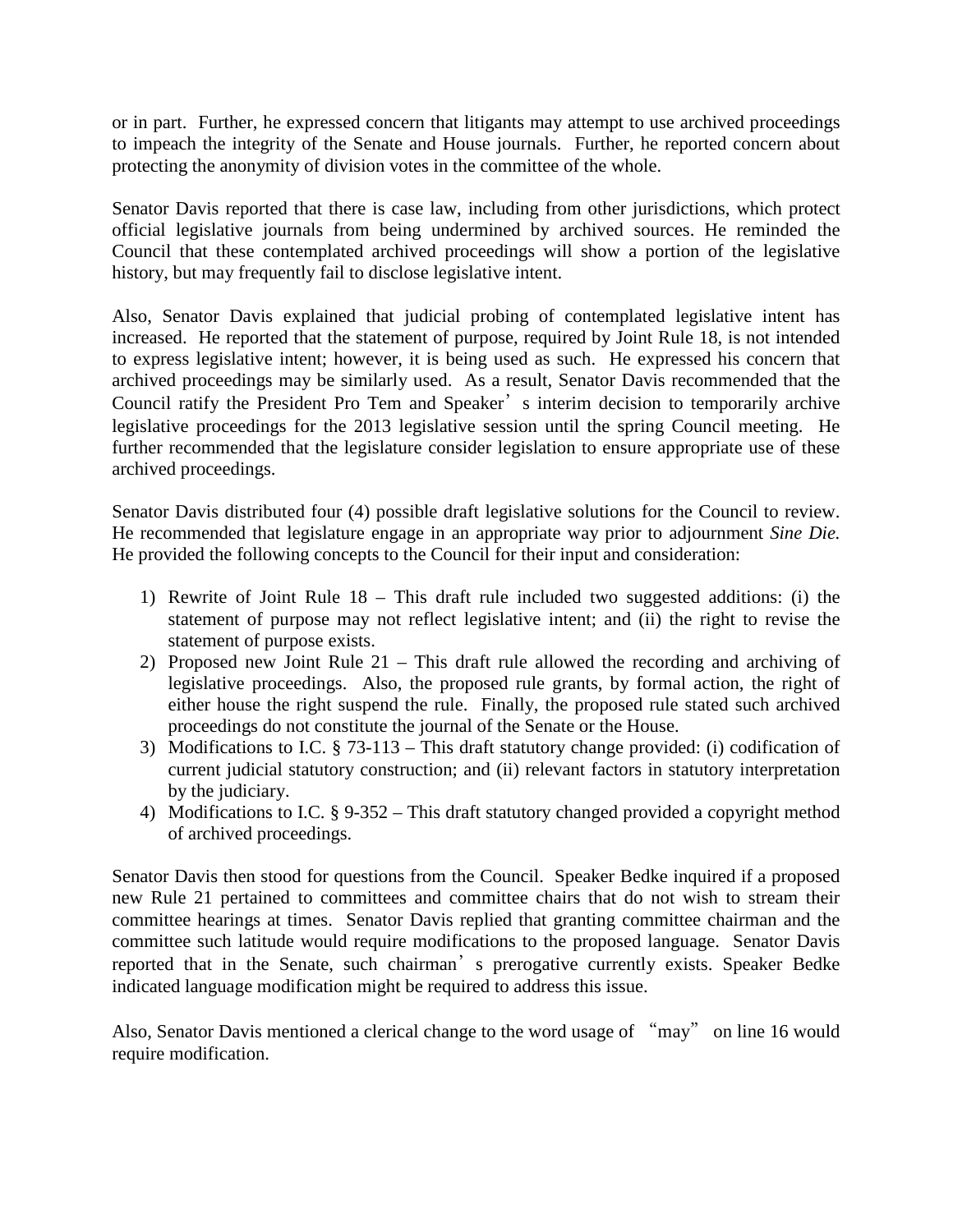Senator Elliot Werk wondered if division votes in the committee of the whole could be protected. Senator Davis reported that cultural changes practically preclude this type of protection. He explained that even before current technology, groups or associations used pencils and paper to track those division votes.

Representative Rusche asked if one of the considerations would be whether waiving the recording would be the same as waiving a rule. He expressed his initial opinion that it would be the same, which required a two-thirds vote rather than a simple majority. Senator Davis responded that it was important to preserve each body's right to waive a rule including archiving proceedings. Senator Davis reported that the decision of whether that suspension should be by simple majority or two-thirds vote would need to be determined.

Senator Steve Bair requested clarification on lines 24 and 25 of the draft modifications to § 73- 113. Senator Davis replied that this rewritten language states that courts should not look at extraneous considerations to alter enacted language.

Senator Davis again reiterated that these are only initial ideas, which require feedback from the Council.

Chairman Hill asked Senator Davis to restate his recommendations. Senator Davis restated that he hoped for a ratification of the interim decision to archive proceedings, but that such ratification be revisited at the next Council meeting. He also stated that he hoped that appropriate legislative action would be taken prior to the completion of the legislative session.

Chairman Hill asked in what form Senator Davis would like feedback and whether he sees the Council meeting on this before the end of the 2013 Session. Senator Davis responded that it is not his intent for the council to meet again, and that IPTV and LSO to continue to keep the recordings for the session with the intent that it will likely become the more permanent policy of the legislature. He also stated that it was his desire that at the spring Legislative Council meeting that the issue be revisited, and if appropriate legislative action has occurred, then the Council may choose to address the interim designation.

Representative Rusche moved that the Legislative Council ratify the President Pro Tem and Speaker's interim decision to temporarily archive legislative proceedings for the 2013 legislative session, seconded by Senator Bair.

Chairman Hill called for discussion on the motion. At that time Senator Davis offered a substitute motion that was accepted by Representative Rusche and Senator Bair as a friendly amendment to their motion. The motion is as follows: "The actions of the President Pro Tem and the Speaker of the House are ratified and LSO and IPTV continue, on an interim basis, the recording and archiving of the session subject to a final decision at the spring Legislative Council meeting." This motion was passed on a unanimous voice vote.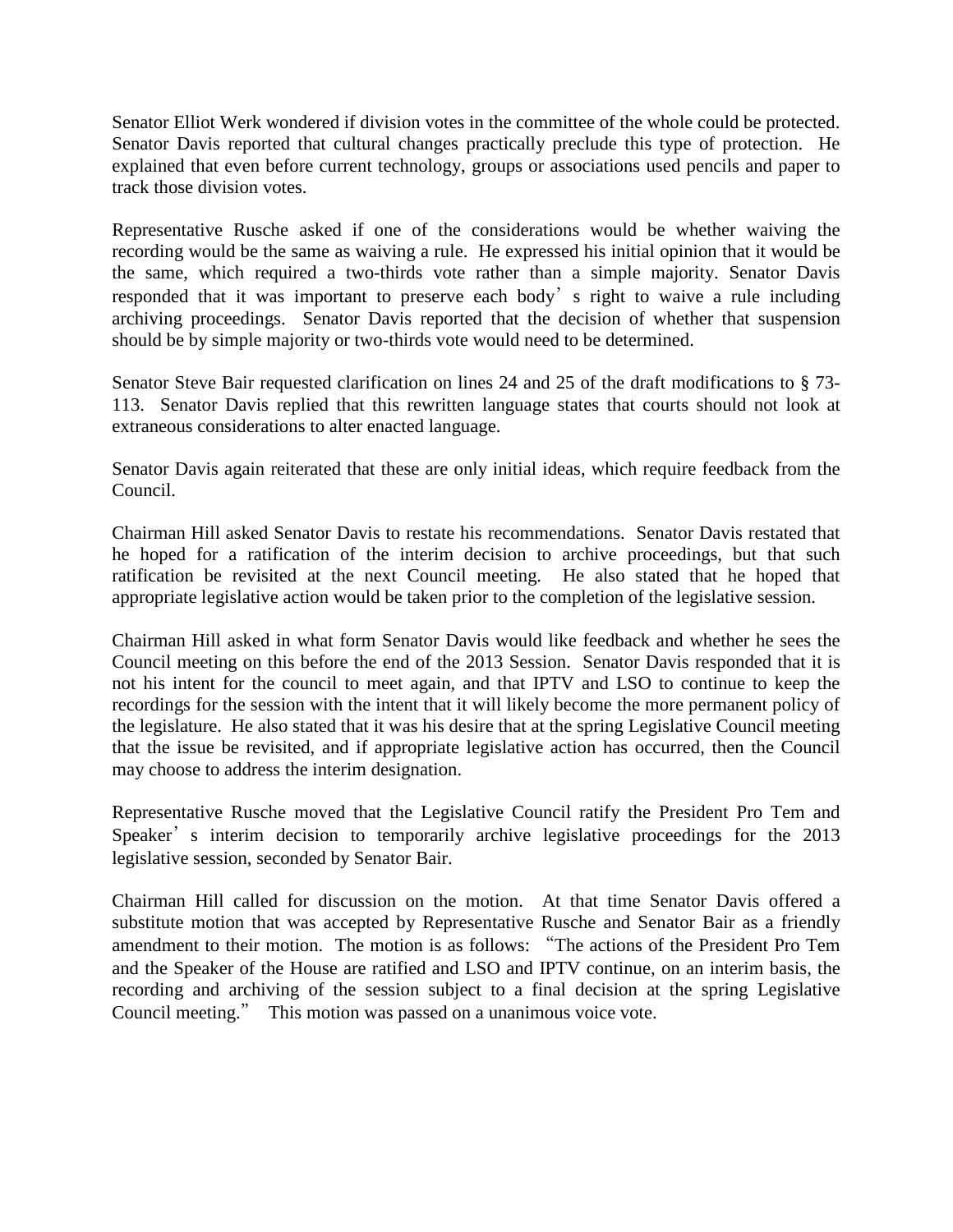#### **Legislative Internship Program**

Mr. Youtz introduced the next item on the agenda and began the discussion of the internship program within the legislature. Currently, there is no standard approach to acquiring an intern. Katherine Gerrity, LSO, oversees some of the interns, but there are legislators who recruit their own interns, as do the caucuses. Senator Marv Hagedorn would like to look into compensation for the interns which is not implemented at this time, and possible statutory changes regarding work study programs through the universities.

Prior to moving on to the presentation by Senator Hagedorn, Chairman Hill requested a motion to approve the minutes from the November 9, 2012 Legislative Council meeting. The motion to approve the minutes came from Representative Rusche and was seconded by Senator Stennett, and passed on a unanimous voice vote.

Senator Marv Hagedorn began his discussion on the internship program within the legislature with his explanation of his personal experience of requiring an intern to help with the amount of work load during the session. After review, the senator discovered there is no mechanism to pay an intern. It was discovered that with a few changes to Idaho Code it might be possible to combine programs to be able to pay interns who are on a work study program. This could provide the opportunity for students to participate in a work study program in the field they are studying to be in. Work study programs pay at an eighty percent rate from the university, so the additional twenty percent would need to be addressed in funding issues. There is also a mechanism in place where the work study pays on a fifty-fifty ratio instead of the eighty-twenty ratio. Additionally, interns do not have an orientation or training program they go through in the legislature, and this needs to be addressed as well.

Chairman Hill did have a concern since some of the work the interns are asked to do can be of a partisan nature, and as monetary compensation might come from taxpayer monies, this could become an issue. The question, was also raised by Chairman Hill, if there would need to be rules placed on what an intern can or cannot do if any taxpayer funds would be used to supplement the salaries.

Senator Hagedorn responded that there would need to be a better definition of what a legislative intern is and what their duties could be and possibly another category or distinction besides "intern."

Representative Rusche asked about interns who are not college students and do not fit within a work study program or working for college credits. "Intern" is a very broad term and applies to many who are here during the session, including those who come from the state political parties. This would need to be kept in mind in further discussions. Senator Hagedorn agreed, and restated that the definition phase would help with this problem.

Senator Bair would like more insight on where to find the twenty percent or possibly fifty percent to pay the wages of interns. Senator Hagedorn responded that some research has been done into the amount it would be and because the legislature would only be responsible for part of the amount, it would be nominal depending on how many interns were hired. Representative